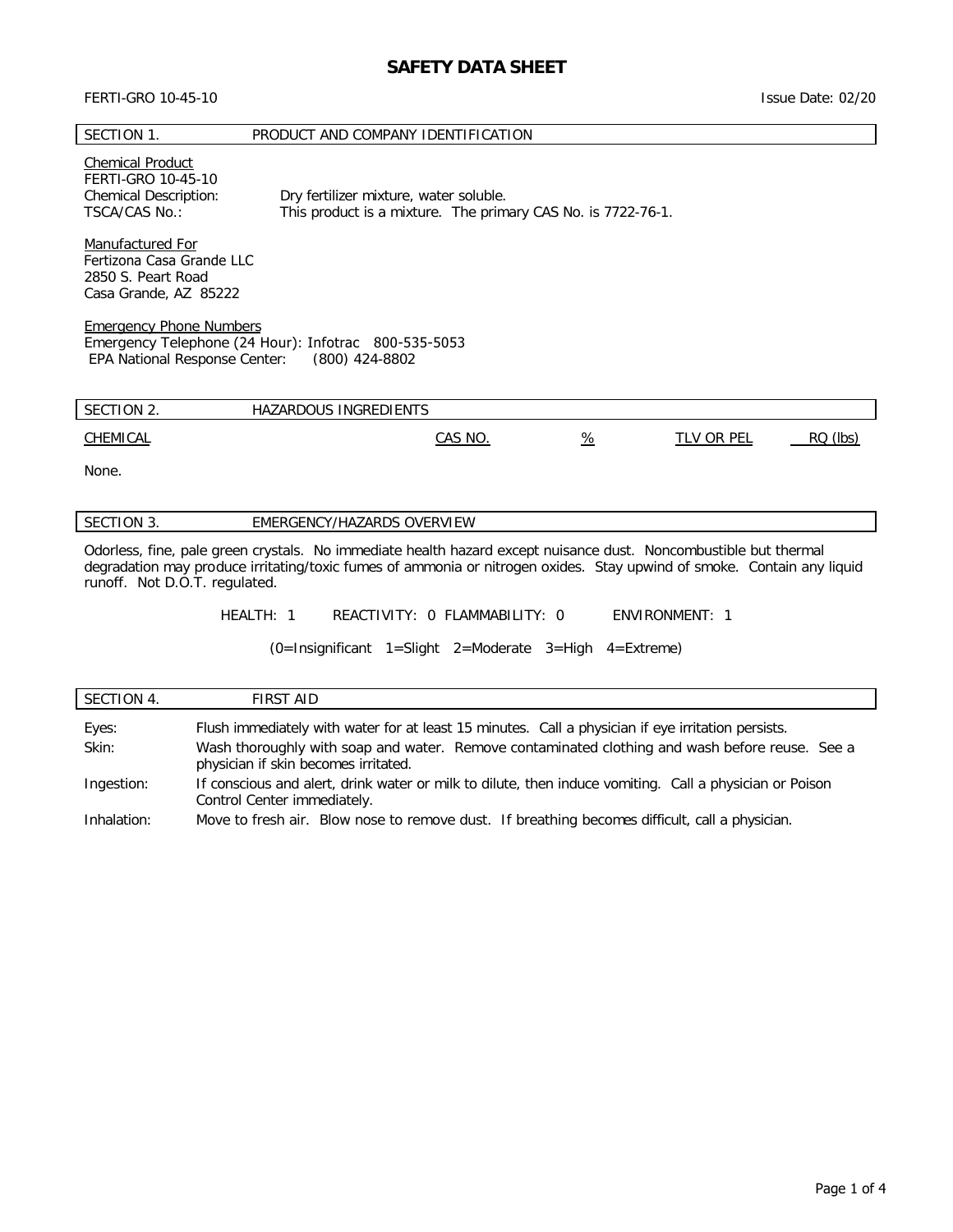| SECTION 5.<br>FIRE AND EXPLOSION HAZARDS                  |                                                     |
|-----------------------------------------------------------|-----------------------------------------------------|
| Flash Point:                                              | Noncombustible.                                     |
| Test Method:                                              | Not pertinent.                                      |
| LEL Flammable Limits:                                     | Not pertinent.                                      |
| UEL Flammable Limits:                                     | Not pertinent.                                      |
| Autoignition Temperature:                                 | Not pertinent.                                      |
| Flammability Classification:                              | Noncombustible.                                     |
| Known Hazardous Products of Combustion:                   | Thermal degradation may produce irritating/toxic    |
|                                                           | fumes of ammonia or nitrogen oxides.                |
| Properties that Initiate/Contribute to Intensity of Fire: | None.                                               |
| Potential For Dust Explosion:                             | Not known.                                          |
| Reactions that Release Flammable Gases or Vapors:         | Not known.                                          |
| Potential For Release of Flammable Vapors:                | None.                                               |
| Unusual Fire & Explosion Hazards:                         | None.                                               |
| <b>Extinguishing Media:</b>                               | Water.                                              |
| Special Firefighting Procedures:                          | Stay upwind of smoke. Wear positive pressure, self- |
|                                                           | contained breathing apparatus and goggles.          |
|                                                           | Contain any liquid runoff.                          |
|                                                           |                                                     |

| SECTION 6.                               | SPILLS AND LEAKS                                                                                                                                                |
|------------------------------------------|-----------------------------------------------------------------------------------------------------------------------------------------------------------------|
| Containment:<br>Clean Up:<br>Evacuation: | Prevent product spillage from entering drinking water supplies or streams.<br>Sweep up and use according to labeling or package for disposal.<br>Not necessary. |
| SECTION 7.                               | STORAGE AND HANDLING                                                                                                                                            |

| Storage:                 | Store in a cool, dry place. Do not store near food or feeds. Do not stack pallets more<br>than two (2) high.                                                                                                                                                   |  |
|--------------------------|----------------------------------------------------------------------------------------------------------------------------------------------------------------------------------------------------------------------------------------------------------------|--|
| Transfer Equipment:      | Transfer solutions of product using chemical-resistant plastic or stainless steel tanks, pumps,<br>valves, etc.                                                                                                                                                |  |
| Work/Hygienic Practices: | Keep out of reach of children. Harmful if swallowed or inhaled. Avoid breathing dusts or<br>spray mist. Avoid contact with eyes, skin and clothing. Wash thoroughly with soap and<br>water after handling. Remove contaminated clothing and wash before reuse. |  |

| SECTION 8.   | PERSONAL PROTECTIVE EQUIPMENT                                                                                                                                                                                                                         |
|--------------|-------------------------------------------------------------------------------------------------------------------------------------------------------------------------------------------------------------------------------------------------------|
| Eyes:        | Chemical dust/splash goggles to keep dust out of eyes. For solutions of product, use chemical<br>dust/splash goggles or full-face shield. As a general rule, do not wear contact lenses when handling.                                                |
| Skin:        | Impervious gloves and clothes.                                                                                                                                                                                                                        |
| Respiratory: | Not normally needed but recommend NIOSH-approved respirator (such as 3M #8500) for nontoxic<br>nuisance dust. If use in solutions generates an aerosol mist or respiratory irritation, use NIOSH-approved<br>dust/mist respirator (such as 3M #8710). |
| Ventilation: | Recommended but no TLV established.                                                                                                                                                                                                                   |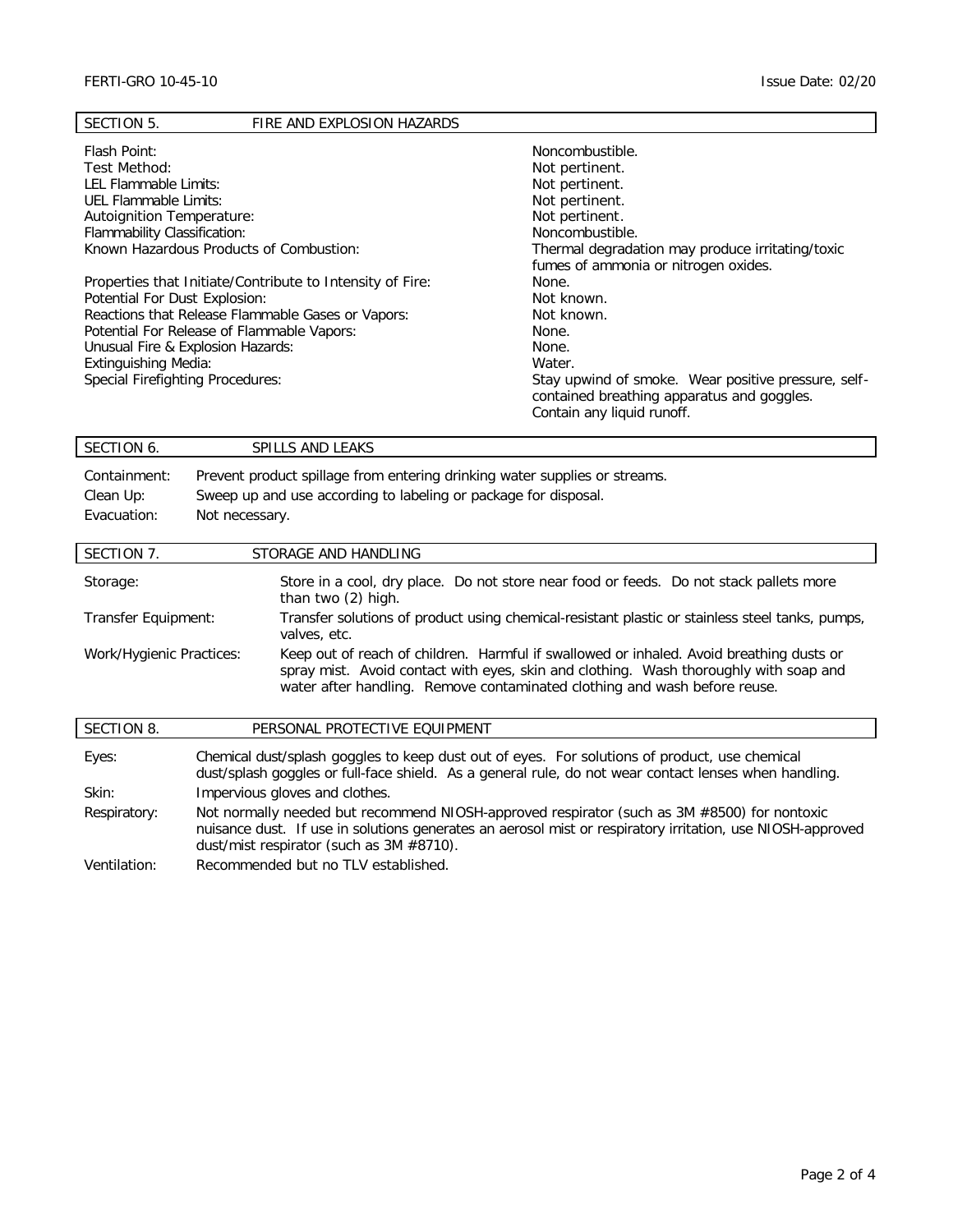| SECTION 9.                                                                                                                                                                                                                                                                           | PHYSICAL AND CHEMICAL DATA                                                    |                                                                                                                                                                                                                                                            |
|--------------------------------------------------------------------------------------------------------------------------------------------------------------------------------------------------------------------------------------------------------------------------------------|-------------------------------------------------------------------------------|------------------------------------------------------------------------------------------------------------------------------------------------------------------------------------------------------------------------------------------------------------|
| Appearance:<br>Odor:<br>pH:<br>Vapor Pressure:<br>Vapor Density $(Air=1)$ :<br><b>Boiling Point:</b><br>Freezing Point:<br>Water Solubility:<br>Density:<br>Evaporation Rate:<br>Viscosity:<br>% Volatile:<br>Octanol/Water Partition Coefficient:<br>Saturated Vapor Concentration: |                                                                               | Fine, pale green crystals.<br>None.<br>$4.8 - 5.9$ .<br>Not pertinent.<br>Not pertinent.<br>Not pertinent.<br>Not pertinent.<br>Water soluble.<br>54.4 lbs/cu ft<br>Not pertinent.<br>Not pertinent.<br>Not pertinent.<br>Not available.<br>Not pertinent. |
| SECTION 10.                                                                                                                                                                                                                                                                          | STABILITY AND REACTIVITY                                                      |                                                                                                                                                                                                                                                            |
| Stability:<br>Conditions To Avoid:<br>Incompatibility:<br>Hazardous Decomposition Products:<br>Hazardous Polymerization:                                                                                                                                                             |                                                                               | Stable.<br>None known.<br>None known.<br>Thermal degradation may produce irritating/toxic fumes of ammonia or<br>nitrogen oxides.<br>Will not occur.                                                                                                       |
| SECTION 11.                                                                                                                                                                                                                                                                          | POTENTIAL HEALTH EFFECTS                                                      |                                                                                                                                                                                                                                                            |
| <b>Acute Effects:</b><br>Eyes:<br>Skin:<br>Ingestion:<br>Inhalation:<br>Subchronic Effects:<br>Chronic Effects:                                                                                                                                                                      | Mild irritant. May cause redness.<br>membranes.<br>None known.<br>None known. | Mild irritant, especially from prolonged exposure. May cause redness.<br>May cause stomach cramps and/or nausea.<br>Inhalation of nuisance dust may cause coughing, sneezing and/or mild irritation of nasal mucous                                        |
| SECTION 12.                                                                                                                                                                                                                                                                          | ECOLOGICAL INFORMATION                                                        |                                                                                                                                                                                                                                                            |
| Algal/Lemna Growth Inhibition:<br>Toxicity to Fish and Invertebrates:<br>Toxicity to Plants:<br>Toxicity in Birds:                                                                                                                                                                   |                                                                               | Not known.<br>Concentrated solutions may be acutely toxic.<br>Concentrated solutions of product will burn foliage.<br>Not known.                                                                                                                           |
| SECTION 13.                                                                                                                                                                                                                                                                          | DISPOSAL                                                                      |                                                                                                                                                                                                                                                            |
|                                                                                                                                                                                                                                                                                      |                                                                               | Do not contaminate lakes, streams, ponds, estuaries, oceans or other waters by discharge of waste effluents or<br>equipment washwaters. Dispose of waste effluents according to state and local regulations. Also, chemical additions or                   |

other alterations of this product may invalidate any disposal information in this MSDS. Therefore, consult local waste regulators for proper disposal. Do not discharge.

SECTION 14. TRANSPORTATION

D.O.T. Shipping Description: Not D.O.T. Regulated.

Other Shipping Description: Fertilizing Compounds (Manufactured), Dry. (NMFC Item 68140 Sub 4, LTL Class 60)

| SECTION 15. | REGULATORY INFORMATION |
|-------------|------------------------|